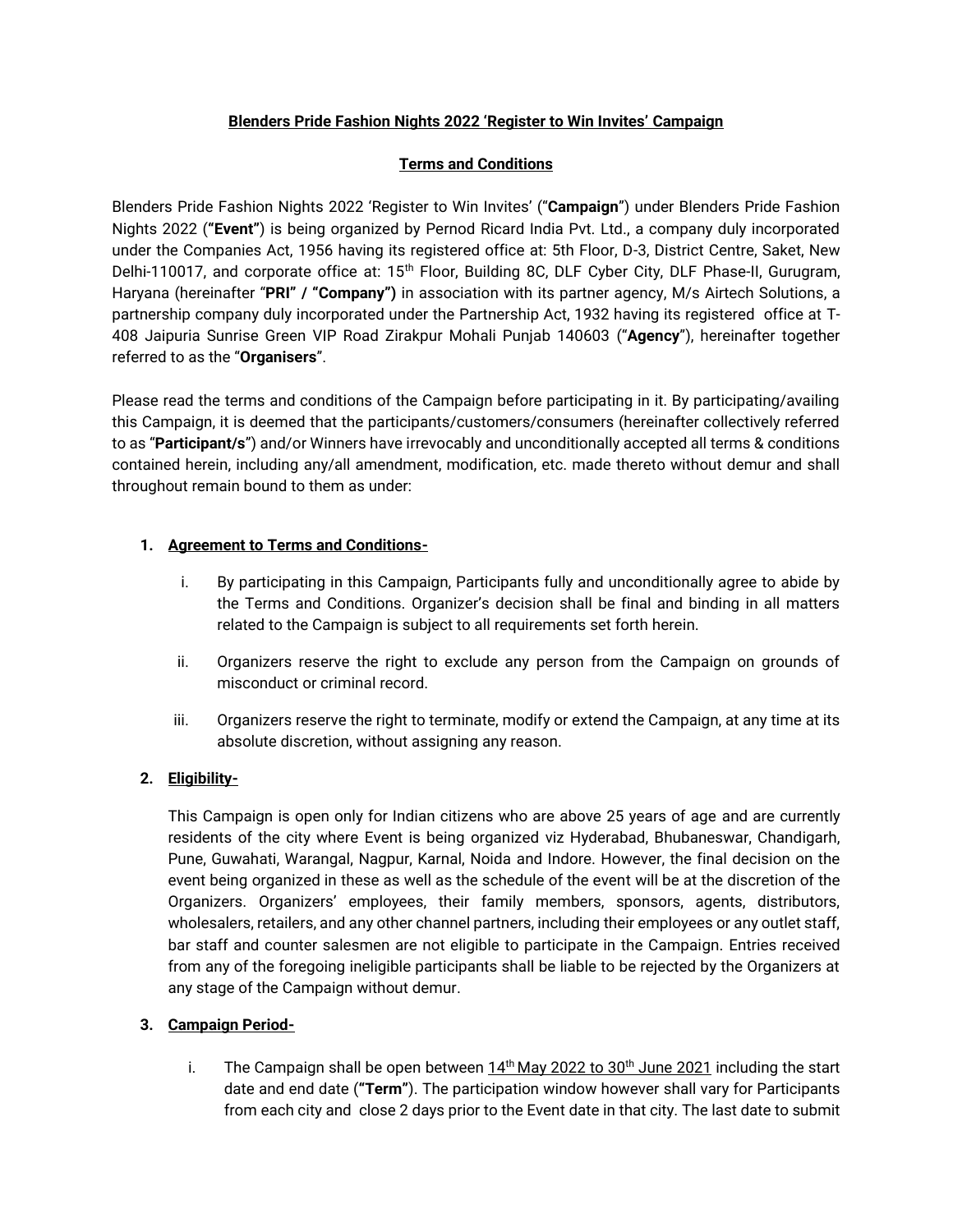entries for each city Event shall be communicated by the Organizers from time to time through Campaign posts published on various digital platforms. Thereafter, Organizers will not be obligated in any manner whatsoever for entries beyond the respective last dates enumerate in term will not be considered valid for participation in the Campaign.

### **4. How to Participate:**

- i. The Campaign will be active only on official website of Blenders Pride Fashion Tour [www.blenderspridefashiontour.com](https://www.blenderspridefashiontour.com/) (**"Website"**).
- ii. Participants are required to register themselves on Website by choosing a single Event city, answering one question related to the Event in that city and submitting their details, namely First Name, Last Name, Email ID and Mobile Phone No.
- iii. Each Participant may participate multiple times during the Campaign Period for that particular city, however, he/she will only be eligible to win once.
- iv. Only those entries which qualify the criteria prescribed above shall be considered eligible for winning the Prize.

#### **5. Prize-**

- i. During the Campaign period for each individual city, a total no. of 5 lucky winners out of the pool of Participants who have registered for the Event in that city will be chosen by the Organizers as Winners, and will win an exclusive Invite to attend the Event in their city. The Invite will be handed over to the Winners via e-mail or direct message and shall permit 1 person.
- ii. The entries will be shortlisted by using a randomiser software (in the presence of an independent auditor), out of which the Organizers will choose the 5 winners subject to verification of valid address proof submitted by the Winners at the time of participation.
- iii. Winners will be informed by way of email or direct message or phone call, as per contact details submitted in the entry. The Prize shall be distributed subject to availability and as per the instructions of the Organizers and also subject to fulfilment of documentary verification. The Winner(s) shall not be entitled to seek any replacement / exchange against the Prize he/she has received.
- iv. The prize is applicable only for the winner and is non-transferable.

# **6. Intellectual Property-**

i. All rights, title and interest, including but not limited to the Intellectual Property Rights, in the Campaign material(s) and in any and all responses received shall vest solely and exclusively with PRI at all times. PRI or any person or entity permitted by PRI in this regard shall be entitled to use the responses received or any information in connection with the entry in any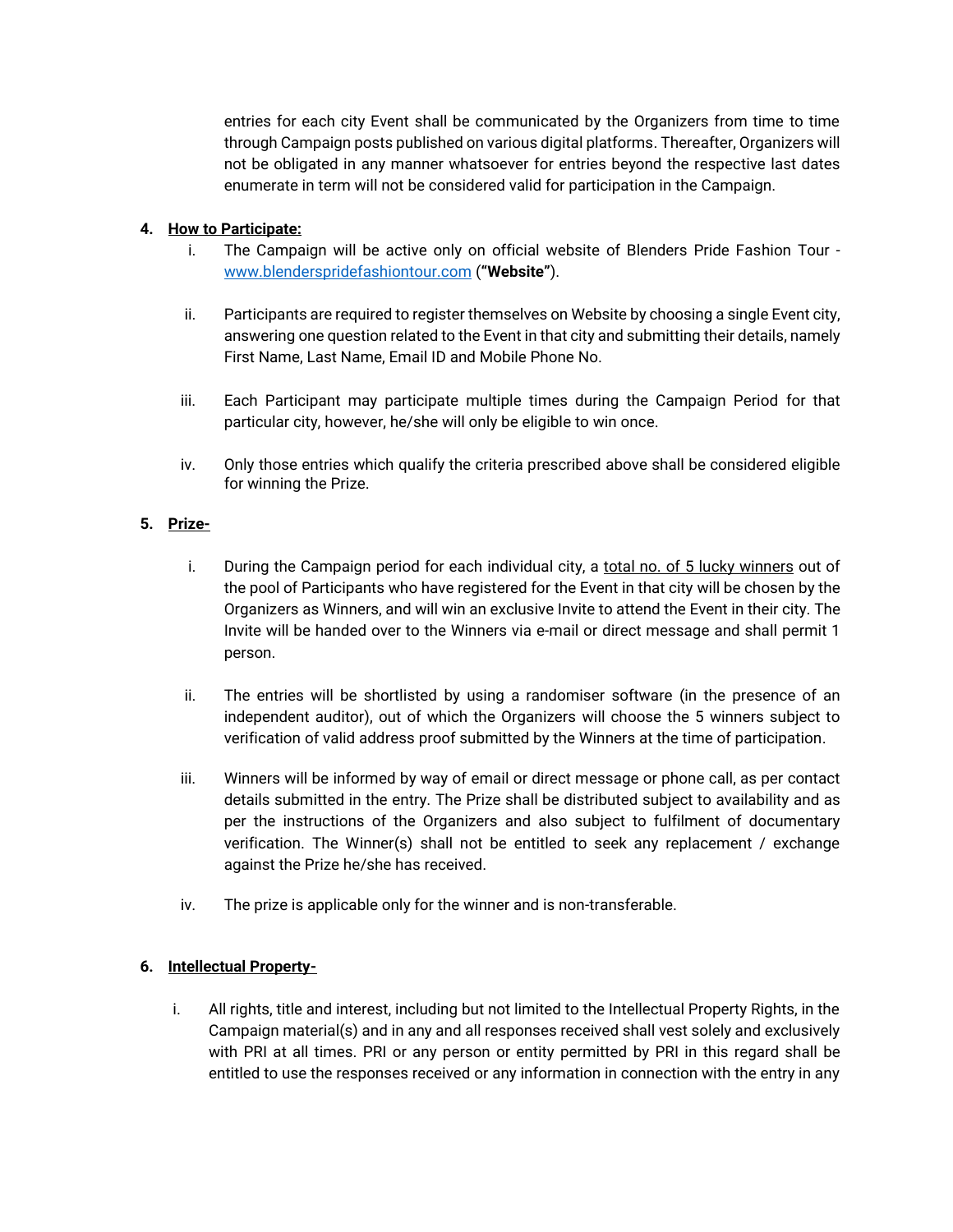media for future Campaign, marketing, publicity and any other purpose, without any permission and or payment to the Participant.

ii. All material submitted in connection with the Campaign (whether written, audio, electronic or visual form, or a combination of those) or any photographs, video and/or film footage and/or audio recording taken of Participants are assigned to PRI upon submission and become the property of PRI exclusively. PRI may use the material in any medium in any reasonable manner it sees fit. Copyright in any such material remains the sole property of PRI.

### **7. Personal Data Protection and Privacy-**

- a. At the time of participating in this Campaign, Participant hereby consents and authorizes the Organizers to collect certain information about the Participant (hereinafter 'Personal Data').
- b. Personal Data obtained by the Organizers during the Campaign may be used to remarket other such similar campaigns organized by PRIPL and by participating in this Campaign, the Participant consents to such use by PRIPL.
- c. Personal Data will be stored as long as such data is necessary for the purpose enumerated above. Further, said Personal Data shall only be transferred or handed to any third parties for achieving the above purpose under strict confidentiality, and to any government authority where required to do so under applicable law.
- d. Terms related to collection and use of such Personal Data are set forth in the Privacy Policy which can be accessed at this link - https://www.pernodricard.com/en/locations/india/pernod-ricard-india-legal. By participating in this Campaign, you agree to be bound by the Privacy Policy and you acknowledge and agree that you are solely responsible for the accuracy, content and updation of your Personal Data.

# **8. General Conditions-**

- i. The Participant understands and agrees that the selected Winner(s) alone shall be entitled to the prizes, subject to all terms and conditions mentioned herein, and furnishing of correct and complete details as indicated in Clauses vii & viii (including but not limited to) in the prescribed manner and to the entire satisfaction of the Organizer.
- ii. The Campaign will be promoted at the sole discretion of the Organizers.
- iii. The winner(s) will be intimated by way of email or direct message or phone call, as per contact details submitted in the entry, and the winner(s) will be required to revert with requested details of verification within 24 hours. Two attempts would be made to contact the winner on his contact number failing which the Organizers, at their discretion, will choose the next winner The decision of the management of Organizers in this regard shall be final & binding upon the Participant and/or the Winner(s), and the Participant/ Winner(s) hereby agree that no claims, disputes, etc. of any sort shall be raised against the Organizer.
- iv. The Prize can neither be exchanged nor redeemed for cash/ any non-monetary consideration nor it is transferable. In the event of non-availability or inability of Organizer to provide the exact prize for any reason whatsoever, the Organizers shall have the right to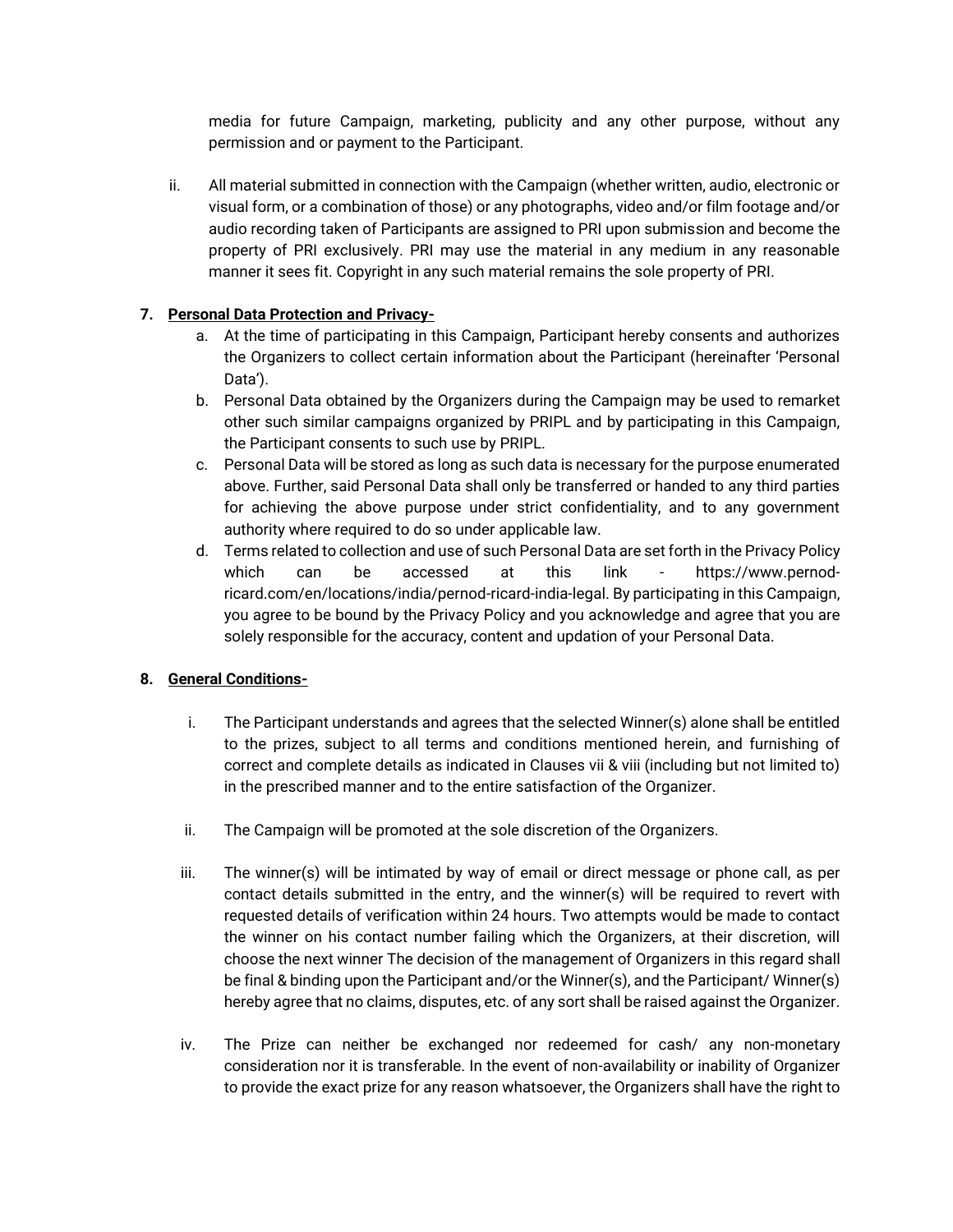offer an alternative prize and the winner shall accept the same without demur and shall not make any claim against the Organizers on any account.

- v. The Winner(s) will be entitled to receive their Prize after submission and verification of all documents (Photo ID, Age Proof, Address proof and PAN Card) to the entire satisfaction of the Organizers vide email to contact@blenderspridefashiontour.com within 24 hours of receiving the confirmatory call/ SMS / email. In case the Winner(s) does not submit his/her documents within the stipulated time period stated hereinabove, then the Winner(s) shall not be able to claim the Prize and the said claim shall lapse automatically without any further notice to the Winner(s) in this regard.
- vi. The Prize is subject to the applicable laws of India. The Prize would be delivered/ handed over to the Winner only upon proper identification and verification of the Participant to the full satisfaction of the Organizers. The Winner(s) shall be duly required to provide a copy of their PAN card and Aadhar Card as provide satisfactory proof for payment of all applicable taxes and levies.
- vii. While accepting the Prize under the Campaign, the Winner(s) will be required to execute an "indemnity" and "release of claims" form as may be provided by Organizers, as the case may be, which shall release the Organizer of all liability, loss, damage, demand, claim, etc. in connection with the Campaign and the Prize handed over under this Campaign. Failure to complete and sign any documents requested by Organizers will result in disqualification of Winner. Thereafter, the Organizers, at their discretion, will be entitled to choose the next winner. All decisions of Organizers shall be final in this regard.
- viii. Organizers are not responsible for any errors or omissions in the terms and conditions contained herein. All information provided in the Campaign is provided on "as-it-is" basis without any warranty of any kind. Organizers, their management, directors, employees, officers, affiliates or subsidiaries, agents, representatives, etc. or any of its sponsors/ partners make no representations, and further disclaim themselves from all express, implied, and statutory warranties of any kind towards the Participants, Winners and/or any third party with respect to accuracy, timelines, completeness, merchantability, or fitness of the Campaign.
- ix. Organizers reserve their right to select and declare or not to declare the prize Winner if the number of entries submitted for the Campaign is not upto the logistical satisfaction of Organizer. Decision of Organizers in this regard shall be final & binding, and no correspondence in this regard shall be entertained.
- x. Organizers' employees and their family members, and its sponsors/partners are not eligible to participate in the Campaign.
- xi. All rights, title and interest, including but not limited to Intellectual Property Rights in the Campaign and/or any other promotional material(s) shall vest solely and exclusively with Organizer at all times. In connection with the Campaign, the Organizers or any person or entity permitted by the Organizers shall be entitled to use personal details of Participant and/or Winners such as names, characters, photographs, voices, videotape, etc. for any